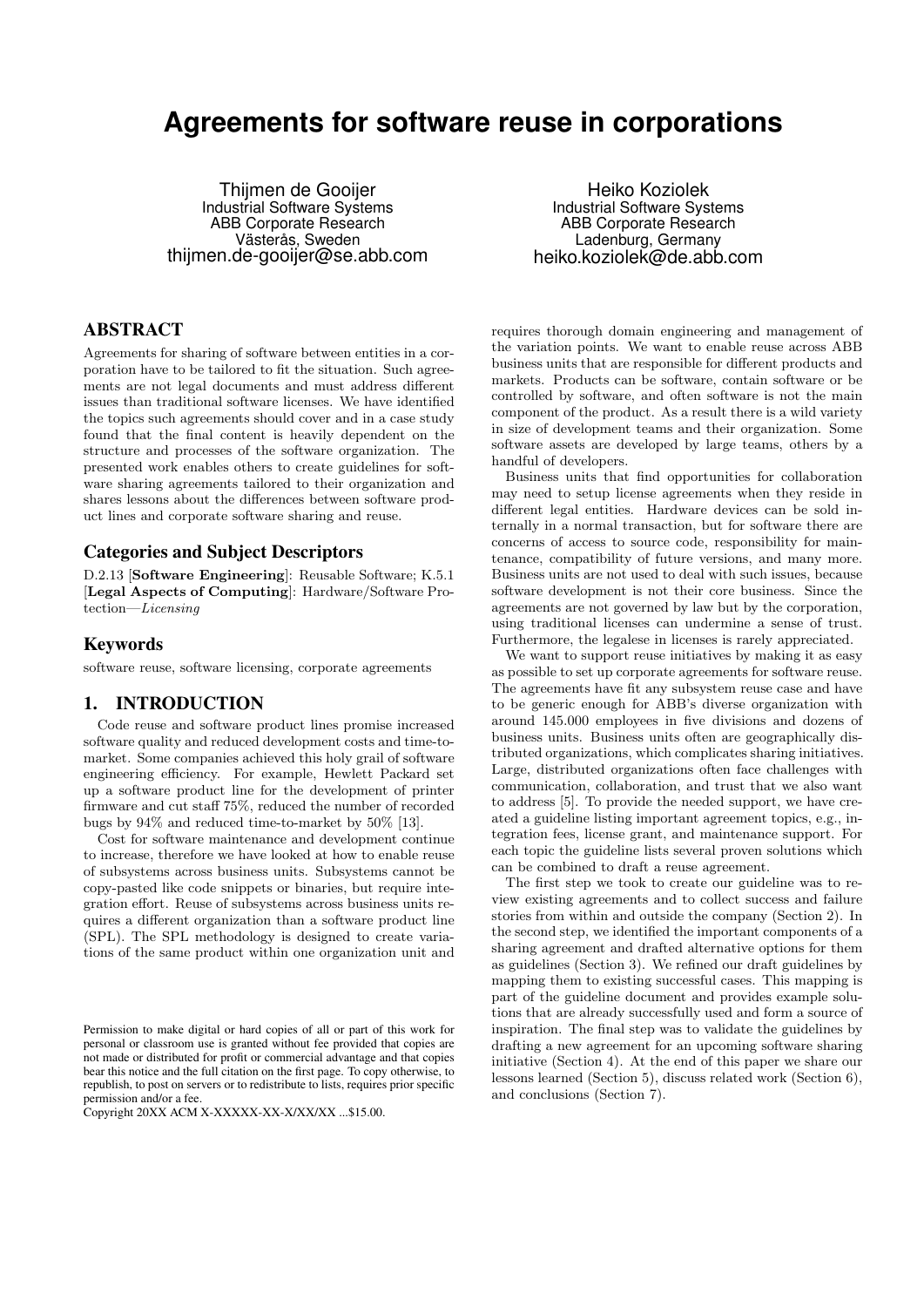## 2. SUCCESS AND FAILURE FACTORS

We identify topics and suggested solutions for our guidelines based on experience from within ABB and that of the software engineering and software product line (SPL) community. In this section we describe the success and failure factors that we identified in existing ABB software sharing cases, but we first list success factors that we took from SPL literature (e.g., [4] [14]) and from software reuse literature (e.g., [8] [9] [12]).

- Plan reuse systematically instead of performing it opportunistically.
- Have management commitment and long term focus.
- Align SPL with business needs: an SPL must provide features that the market demands and can be sold.
- Select the appropriate domain for reuse: domains with high complexity and existing legacy promise the highest benefits.
- Tailor development processes and roles to SPLs.
- Agree upon a proper funding scheme agreed with all participating business units.
- Incorporate human factors and establish a proper organizational structure with clear responsibilities.
- Establish a proper infrastructure (e.g., good documentation, repositories, promotion) for SPL engineering.
- Ensure that the architecture is stable, well-documented and considers the common and the variable parts of all products in the SPL.

One example of a software sharing case inside ABB concerns a communication component and tool set, which are integrated by over a dozen business units. The software is provided as-is with source code and the agreement covers maintenance and support up to a certain maximum for a fixed yearly fee. Another example of software sharing is a structured sharing initiative in which business units jointly develop a component library. The participating business units share development and maintenance costs. One business unit acts as the lead and is in charge of administration. A potential issue is that the leading unit can exercise a stronger ownership and control over the software than the other participating business units.

From our survey of existing cases within ABB, we identified several success and failure factors. An important success factor is the implementation of standards. In several reuse cases, the reused software implements an industry standard or uses standards as guidance. The standard serves as a domain definition as used in SPL engineering.

Another success factor is 'as-is' delivery without shared development. For example, one unit ships documented source code to another without extensive support. This requires a close fit or a tight domain, but the provider does not have to make the software artifacts reusable and the impact of reorganizations on the consumer is minimized.

A third success factor is buying software components from external suppliers. Some business units outsourced development of software components that are not part of their core business and could not be bought of the shelf.

One re-occurring failure factor is the effect of internal reorganizations. Large corporations are always in flux through mergers and acquisitions, hiving off businesses, and frequent structural changes. It is challenging to sustain the required management support, processes, and knowledge throughout such changes. Ironically, reorganization can also create reuse across business units as development teams are split-up.

Another failure factor is lost sponsorship. This factor is strongly related to the first and can be a result of reorganization, but lost interest or turn-over among staff and management can have the same effect. The problem in these cases is that the software is integrated in several products and suddenly the common development stops, which leaves the software poorly maintained or implementations diverging and parts of the organization without sufficient knowledge of the source code.

The third and final failure factor is having an implicit product line. This happens for example when a reuse initiative or integration of products is started to generate a quick-win, but left unfinished without the organization in place. Because the organization is not anchored in the culture, the development unit is not made responsible for or empowered to build reusable components. As a result the consuming business unit has to spend considerable time and resources on integrating new releases of the software with its own product variant.

The identified success factors reinforce the importance of good business practice (e.g., make-buy decisions). All failure factors can be traced to failure to adhere to SPL best practices, providing informal evidence that SPL practices apply to more generic reuse situations as well.

### 3. SOFTWARE SHARING GUIDELINES

Based on the existing reuse cases and related work (e.g., [2]), we have identified five important topics for reuse agreements. An overview of these topics and examples of the sharing options that we have formulated is shown in Table 1. Before we discuss the topics and options, we define two terms. A (software) producer is the development unit sharing the software with a consumer. The producer is responsible for the development and/or maintenance of reusable software components. A (software) consumer is a unit that integrates a software component into their own software, i.e. reusing components created by a producer.

The first topic is license grant, which stipulates the rights the software producer grants to the consumer. Different levels of access can be granted to various artifacts such as binaries, source code, test cases, and documentation. Furthermore, conditions can be agreed upon for access to updates and for software asset escrow. One of the options we defined here grants the software consumer the right to binaries of the reused components and gives read-only access to the source code. The producer remains in control by reserving the right to change the source code and compile the software. Yet, the consumer has the possibility to debug its system by tracing errors through the code.

Payment is the second topic and concerns the remuneration the consumer pays to the producer in return for the granted reuse. While businesses take payments for goods or services delivered, it may be surprising to exchange money for software reuse within one corporation. However, business units may have their own budget. In this case, building reusable software does not deliver credit or value unless it is paid for by the consuming units. Payments between business units are regulated by internal and external guidelines, for example international tax codes. One possible model is to collect royalties on each sale of the consumer's product containing the producer's software and to have a fixed price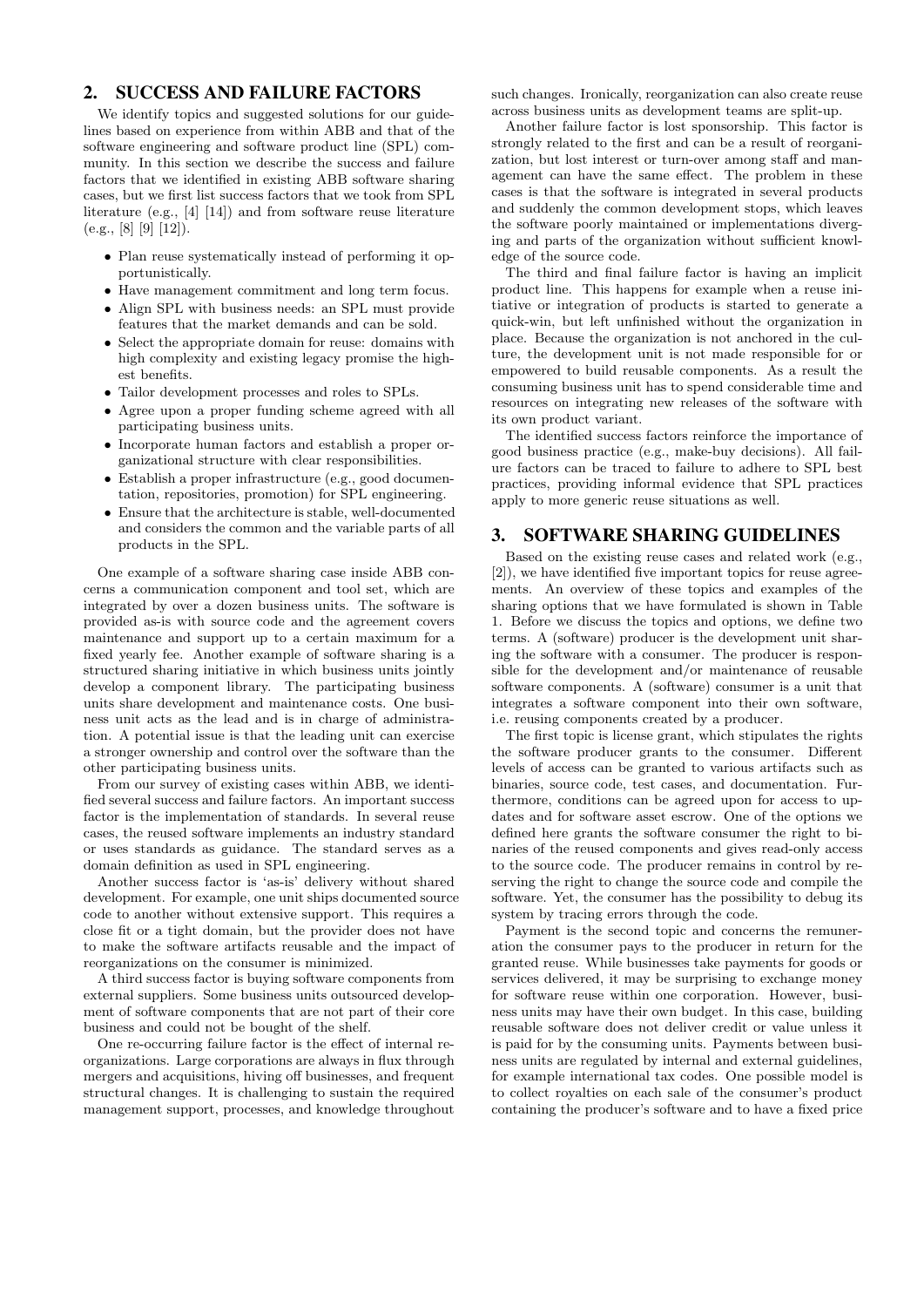| Topic                                          | <b>Example options</b>                                    |
|------------------------------------------------|-----------------------------------------------------------|
| license grant                                  | binary delivery with read-only source code                |
|                                                | source code delivery                                      |
| payment                                        | royalty payment / fixed maintenance fee                   |
|                                                | share all development costs                               |
| support and maintenance                        | limited maintenance support                               |
|                                                | no maintenance and support                                |
| ownership, administration, and confidentiality | company internal open source                              |
|                                                | shared ownership                                          |
| liability                                      | full liability with the software integrator               |
|                                                | only indemnification for intellectual property violations |

Table 1: Sharing agreement topics and example sharing options from our guideline

for basic maintenance of the software and to receive updates.

For the third topic the parties have to agree what level of support and maintenance is provided by the producer and what responsibilities the consumer has. This will, for example, enable the producer to plan resources to provide support. Furthermore, the producer's development organization is typically not used to deal with developer support requests from outside its own business unit. Therefore, communication channels and processes have to be agreed upon.

Consumer responsibilities may include the obligation to report any found bugs or a compulsory training given to developers that work on the reused software to reduce the demand for support by the producer's development team. The producer in turn commits to a certain rate of updates to the software and awards a certain priority to the consumer's change requests. An example option for this topic is to provide only limited support and maintenance meaning that the consumer receives major updates and can get support in case of bugs, but that no specific functionality will be implemented for the consumer.

The fourth topic is an aggregation, because the possible variation is limited. Legal ownership is always with the business unit's corporation, but there is the need to regulate the software development roadmap by clearly articulating who can influence strategic decisions. Processes for administration of agreements are stipulated, but how the agreement is enforced may be varied upon to some extent. Confidentiality levels are standardized within ABB, but have to be chosen for the various assets. In the example option of shared ownership, business units agree to share the responsibility for developing the software assets and the decision power over the roadmap for development. The share may be equal, but could very well be weighted by agreeing on a certain level of investment and associated voting power in decisions.

Finally, there is the topic of liability, which is defined as the extent to which the licensor has legally binding obligations, especially in the context of claims for intellectual property violations, damages, and injury. In a contract or agreement covering a product or service, the licensor typically attempts to limit its liability. It is common for commercial software license agreements to reject any liability. However, in case of software reuse within a corporation, the licensee (consumer) cannot drag the licensor (producer) to court. The question will have to be solved within the company and the structure, inter-dependencies, and culture of the business play an important role. Therefore, liability must be addressed in a software reuse agreement. One example option is to put all liability for claims about malfunctioning end-customer products with the reusing customer that sold the product containing the producer's software.

## 4. CASE STUDY

We have tested our software sharing guidelines by developing a new agreement and organization model for a growing software sharing initiative in ABB. Management of the initiative reviewed the proposal. The Software Sharing Initiative (SSI) is already successful on a small scale in developing components that conform to several industry standards. The SSI is currently gaining traction and more business units are joining. The growing organization thus needs a revised and clearer structure with an agreement to enforce it. Furthermore, several existing problems have to be tackled. For example, influence over the development is skewed towards the business unit that started the development, thus limiting the usefulness of the component to other units.

The new agreement for the SSI should extend the roles and responsibilities for the development to all participants. It should allow all business units to participate in the development and support a governance model that fits the increasing number of SSI participants. The agreement should also seek to include a funding model that is fair to existing participants and new entrants. Overall the agreement should take away any distrust between business units that normally do not collaborate. Finally, we were asked to explore the possibility of a company-internal open source model.

Based upon these requirements we drafted an agreement in which all participants in the SSI get full access to the software including its documentation, source code, and test cases. In return they commit developers to the SSI for a fixed duration and agree to share any addition, modification, or improvement to the software with the other participants. The payment is thus non-monetary. Participants also have the freedom to increase their development effort to speed-up development of features of particular interest to them.

A core development team reviews the quality of contributions by participants and ensures basic functionality is developed and maintained. The core development team also provides basic support for free and more extensive technical support for a fee. The proposed owner of the software assets is a corporate technology fund; while an SSI technology board decides on the development plans and takes care of administrative issues. All assets in the SSI have to be treated as confidential material and must not be shared with third parties outside ABB. Finally, liability is with the participant that sells the software components as part of its product.